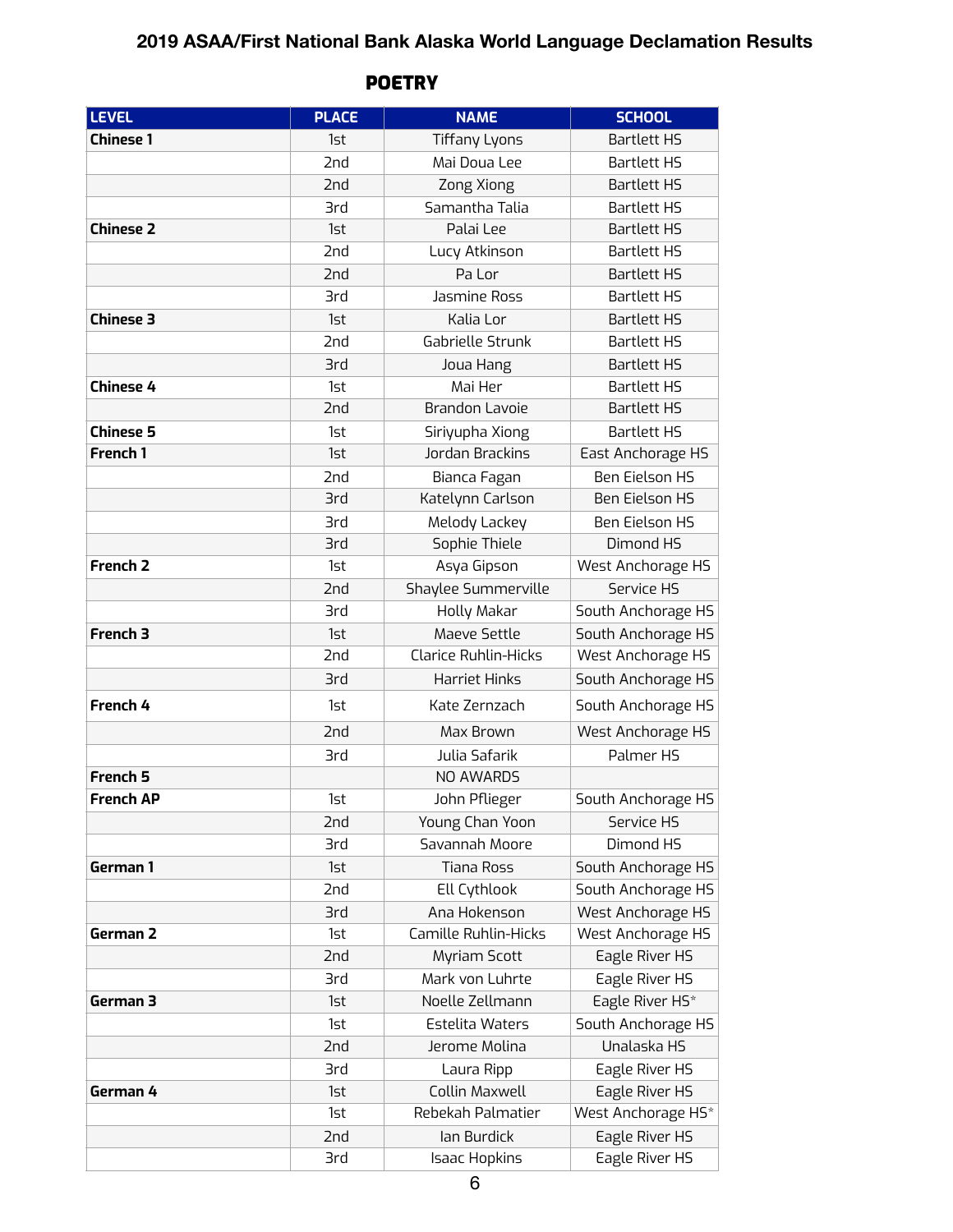## **2019 ASAA/First National Bank Alaska World Language Declamation Results**

| <b>German AP</b>               | 1st             | Rachel Heimke               | West Anchorage HS       |
|--------------------------------|-----------------|-----------------------------|-------------------------|
|                                | 2nd             | Natalie Fraser              | West Anchorage HS       |
|                                | 2nd             | Cas Tankersley              | Chugiak HS              |
|                                | <b>3rd</b>      | Maya Suzuki                 | Dimond HS               |
| <b>German Immersion 9/10</b>   | 1st             | Sophia Hess                 | Service HS <sup>*</sup> |
|                                | 2nd             | Erika Weese                 | Service HS <sup>*</sup> |
|                                | 3rd             | Anna Cerveny                | Service HS <sup>*</sup> |
| Japanese 1                     | 1st             | Alek Helgesen-Thompson      | Dimond HS               |
|                                | 2nd             | Shaylene Nuesca             | Dimond HS               |
|                                | 2 <sub>nd</sub> | Ruby Smith                  | Palmer HS               |
|                                | <b>3rd</b>      | Alexis Blackwell            | Dimond HS               |
| Japanese 2                     | 1st             | Josie Piersma               | Palmer HS               |
|                                | 2nd             | Josh Bevan                  | Palmer HS               |
|                                | <b>3rd</b>      | Angela Rivera               | Service HS              |
| Japanese 3                     | 1st             | Kiela Peace                 | Dimond HS               |
|                                | 1st             | Sae Ataka                   | Palmer HS*              |
|                                | 2nd             | Lexi Jasek                  | Palmer HS               |
|                                | 3rd             | Miya Cameron                | Palmer HS               |
| Japanese 4                     |                 | NO AWARDS                   |                         |
| Japanese 5                     | 1st             | <b>Tiffany Feeney</b>       | Dimond HS               |
| <b>Japanese AP</b>             | 1st             | Rachel Kim                  | Dimond HS               |
| Japanese Immersion 9/10        | 1st             | Soleil Logan-Banta          | Dimond HS*              |
|                                | 1st             | Khalil Edais                | Dimond HS               |
| Japanese Immersion 11/12       | 1st             | Owen Kelly                  | Dimond HS               |
|                                | 2nd             | Nicholas Moore              | Dimond HS               |
|                                | 3rd             | Margaret Wolfe              | Dimond HS               |
| <b>Spanish 1</b>               | 1st             | <b>Martin Ramirez</b>       | Ben Eielson HS*         |
|                                | 1st             | Elena Mosher                | <b>Ben Eielson HS</b>   |
|                                | 2nd             | Erica Andres                | Unalaska HS             |
|                                | <b>3rd</b>      | Marinolle Acoba             | Unalaska HS             |
| <b>Spanish 2</b>               | 1st             | Lilia Foma'i                | Service HS              |
|                                | 2nd             | Ariel Go                    | Unalaska HS             |
|                                | 3rd             | Raven Marquez               | Unalaska HS             |
| <b>Spanish 3</b>               | 1st             | Alleri Tungul               | Unalaska HS             |
|                                | 2nd             | John Villena                | Unalaska HS             |
|                                | <b>3rd</b>      | Ella Bryner                 | Eagle River HS          |
| Spanish 4                      | 1st             | Rachael Shaw-Rosenbuam      | West Anchorage HS       |
|                                | 2nd             | Jessica Yang                | West Anchorage HS       |
|                                | 3rd             | Eunice Dulalia              | West Anchorage HS       |
|                                | 3rd             | Elizabeth Escalante         | Unalaska HS*            |
| <b>Spanish 5</b>               |                 | NO AWARDS                   |                         |
| <b>Spanish AP</b>              | 1st             | Grace Schutte               | Dimond HS               |
|                                | 2nd             | Savannah Moore              | Dimond HS               |
|                                | 3rd             | Bella Acuna                 | West Anchorage HS       |
| <b>Spanish Immersion 9/10</b>  | 1st             | <b>Clarice Ruhlin-Hicks</b> | West Anchorage HS       |
|                                | 2nd             | Nayeli Sorto-Perez          | West Anchorage HS       |
|                                | 3rd             | <b>Tatum Hartlieb</b>       | West Anchorage HS       |
| <b>Spanish Immersion 11/12</b> | 1st             | Kristal Hanson              | West Anchorage HS       |
|                                | 2nd             | Ariana Harris               | West Anchorage HS       |